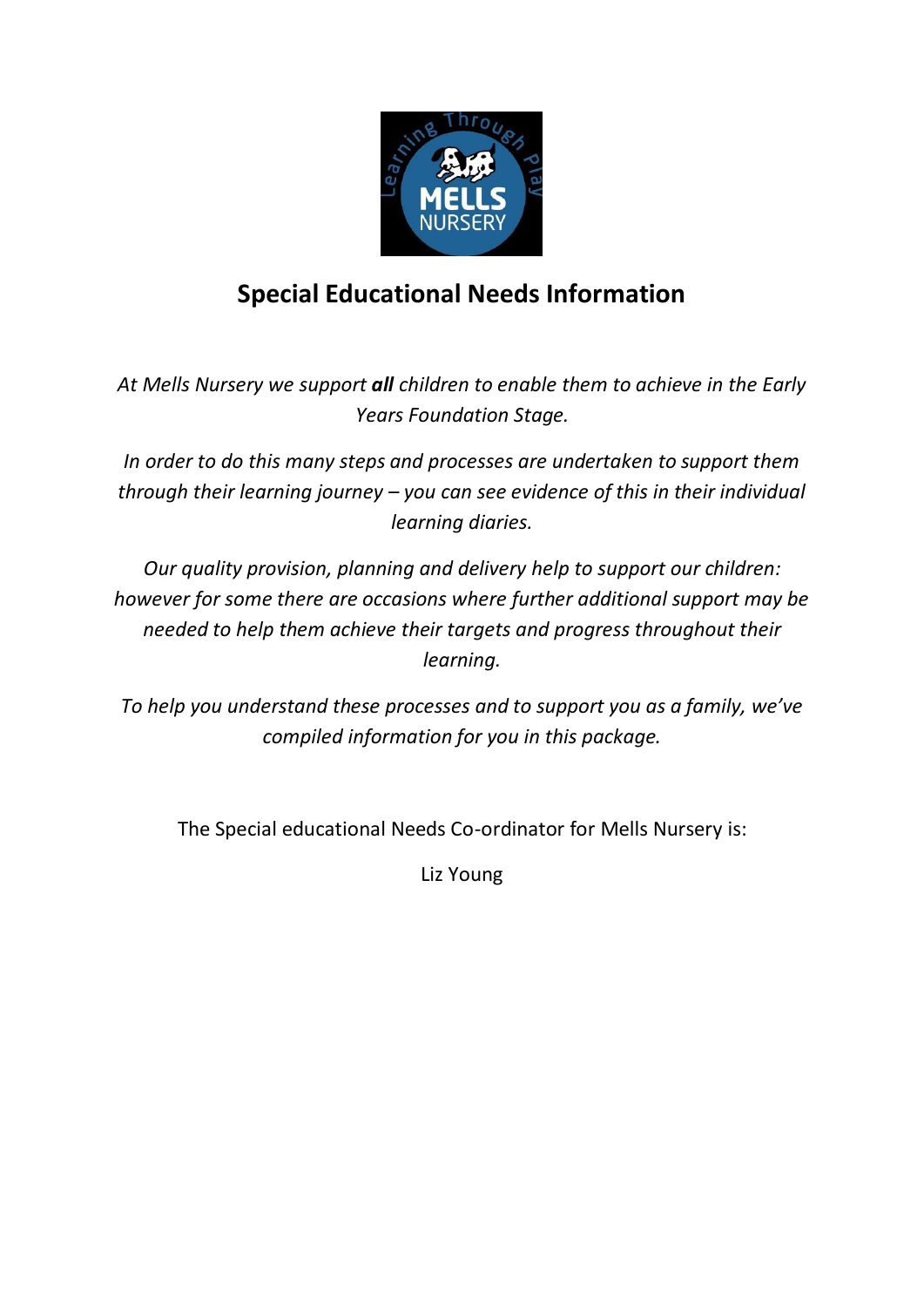## **Supporting Children with Special Educational Needs.**

We are passionate about supporting your child with their transition to Mells Nursery, and understand that this is an exciting but sometimes challenging time. We offer a full induction, which is very much led by your individual child and their needs. During your first visit you will be making decisions about whether this is the right place for your child. We understand this is an important decision and welcome your visits and questions.

In the weeks preceding your child's start at the nursery, Katherine the nursery manager, and your child's key person will visit you and your child at home – this gives us a chance to have a little 1:1 time with you, to begin to get to know your child, and offer you the chance to tell us anything we need to know. We will use this as a time to talk about our joint strategy for your child's induction.

We will talk to you after each session to see how we want to go forward with the next session. This induction process is flexible and will work around your child's needs.

We also communicate with you through our weekly newsletter, and our website also carries information you may want to look at.

We treat all children as individuals in order to help them achieve their potential, and to ensure they enjoy their time with us at Mells Nursery. In order to do this we use our planning, informed by our observations and weekly meetings to plan for any specific needs and areas of interest. We support different ages and stages of development and follow children's lines of enquiries, differentiating our activities and planning according to all our children's needs. We constantly review our practice in order to support children's learning and help children to make progress using, for example; letters and sounds, outdoor learning, schemas, ECAT.

We see parents, children and staff as partners in learning and we support and encourage dialogue and good relationships throughout. If this this difficult, for example through language/hearing/speech or social needs we will work together to make our nursery accessible.

We believe in good communication. We use several different strategies with in the nursery day to deliver this, including modelling communication and language, STC, feelings and emotions resources, incorporating a quiet area and bubble time.

We are a fully accessible setting, with wheelchair access and disabled toilets. Both our inside and outside spaces can be used by all, and we have ensured we can adapt spaces according to the needs of our children and adults.

When the time comes for your child to progress on to school, we welcome visits from new teachers and will work with them and families to ensure the transition is a positive experience.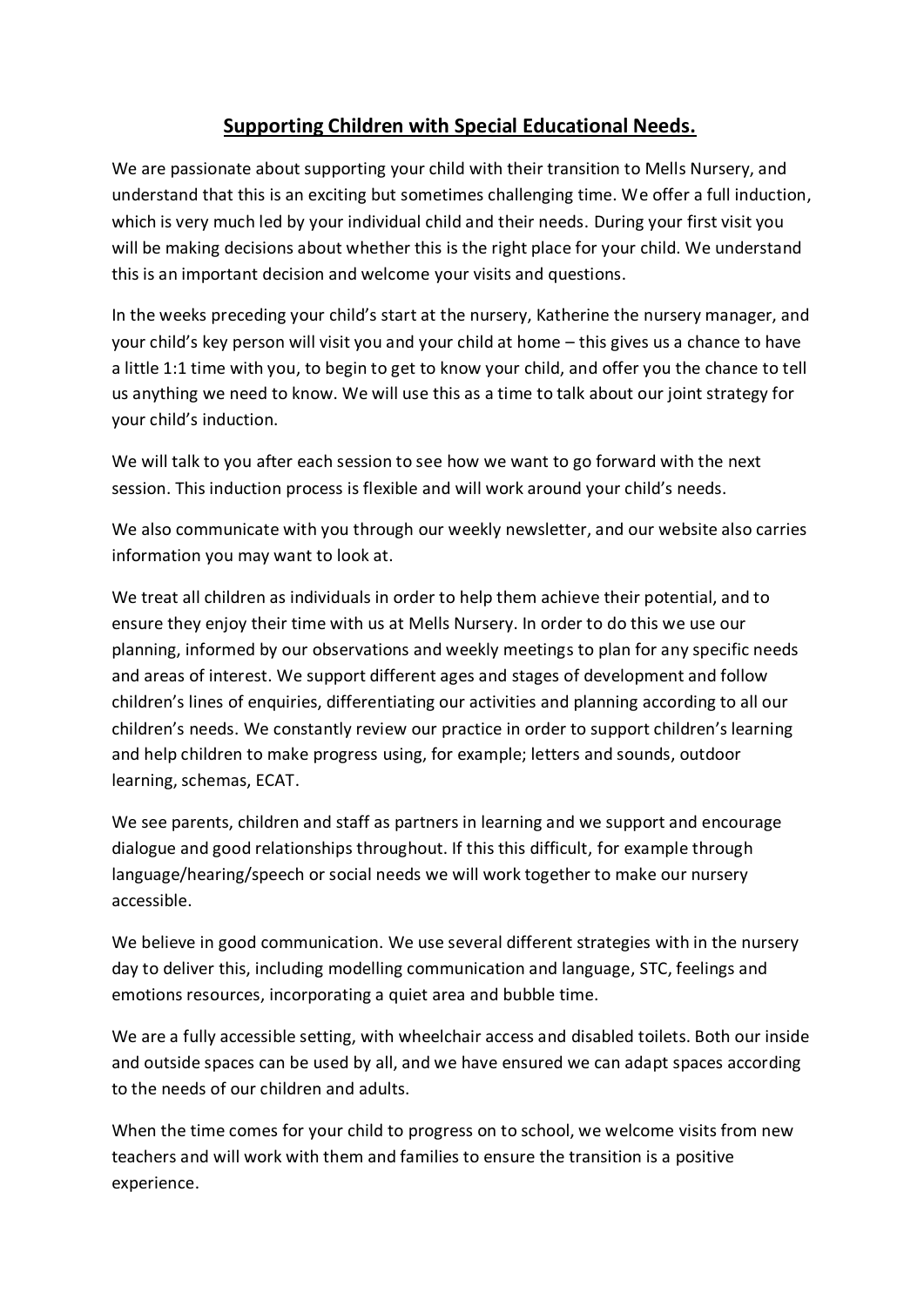## **Roles and Responsibilities of Key people**

When your child starts with us, they will be allocated a key person, who will be introduced to you and your child at your initial home visit.

As a nursery, we all take a part in caring for and observing your child. Your key person will be your main point of contact and the person who settles your child in to their new environment. They will take the lead in planning activities that are specific for your child, based around their interests and needs.

Your key person will gather information about your child and collate observations for your child's learning diary, focusing on all 7 areas of the Early Years Foundation Stage. Each term we assess your child's development using the Development Matters framework, ECAT and our knowledge of child development. We use this to inform our future planning and decide upon your child's next steps. Within the setting this data is used to highlight areas of need and helps the manager and SENCo to target groups or individuals for support. The key person will also be responsible for undertaking a 2 year old development check.

Your child's learning diary can be viewed at any time, by you and your child, but we will also make time within the year for you to come and view it with your child's key person. We encourage the children to look at their learning diaries and make comments on it whenever they like. We provide WOW stars for the whole family to contribute and celebrate your child's achievements and interests at home.

If you want to make additional time to speak to your key person, talk to us in person or either by phone or email and we can ensure a time can be set for you to do this away from the nursery floor in our community room.

Your key person will also be responsible for any medication required by your child, and may work with the SENCo if any training is needed to support your child's medical need.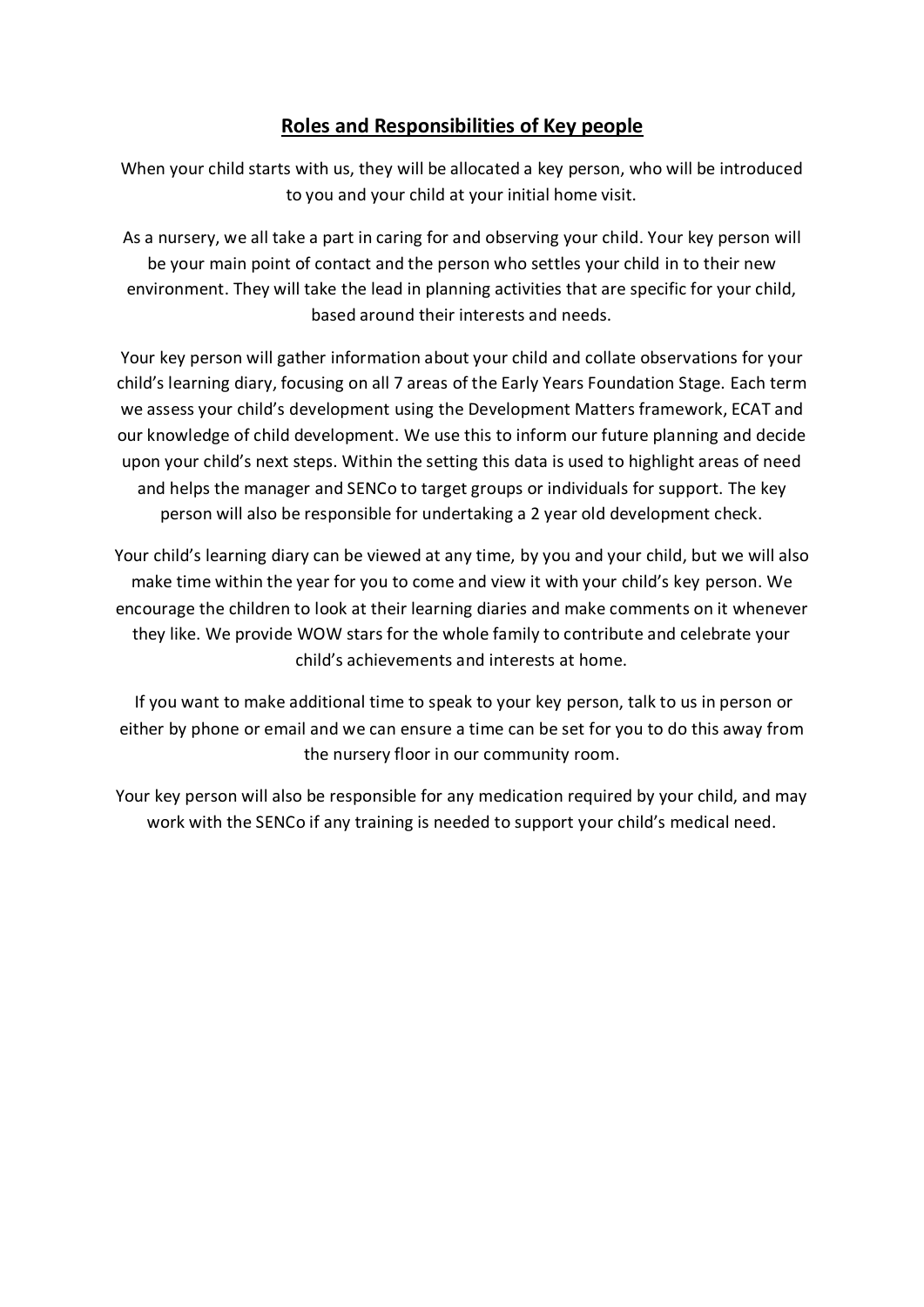## **Roles and Responsibilities of the Special Needs Co-ordinator**

#### **The SENCo is responsible for the operation of the Special Needs Policy and co-ordination of specific provision made to support individual children.**

All children develop differently, and may at some time or another, fall outside of their expected typical development. It is during these times that we may approach you to offer your child some extra support if we feel it necessary. Your child's Key person will then liaise with the SENCo to help with moving forward with one or more of the areas of learning. We work actively with you as the people who know your child best, and we welcome your input, as together we work strongest with the best interests of your child at our core.

If you have any concerns about anything to do with any area of your child's life, such as a change to your family situation; a new baby, a bereavement, a family separation, a move to a new area or moving up to school or a developmental concern then we can support you in a number of ways.

We will work with you to ensure we gain the very best support for your child. We can work together within the nursery to set specific targets by planning activities to support your child, or we may break these targets down through the use of an IEP, to make any stumbling blocks more manageable. Sometimes, the SENCo may ask, with your permission, for the support of external agencies to come in to help your child further progress.

We support and value the input from other professionals who frequently visit us at our setting and Liz attends termly SEN cluster meetings. This helps us to build good working relationships and keeps us up to date with training, policies and best practice.

If your child joins us, and you feel they need extra support, other than what is offered by the key person, or if they are already accessing services offered by the County or health service, we will set up a Nursery Entry Planning Meeting, for you and the professionals involved with your child to come together to discuss how to best care for your child.

Every situation is different. Our SENCo will be able to use her knowledge and contacts to ensure you and your child get the specific support you need. We will make set times for you to share information with us, and discuss your individual child's plans and progress.

We look forward to being partners in all children's learning and sharing this exciting adventure with families.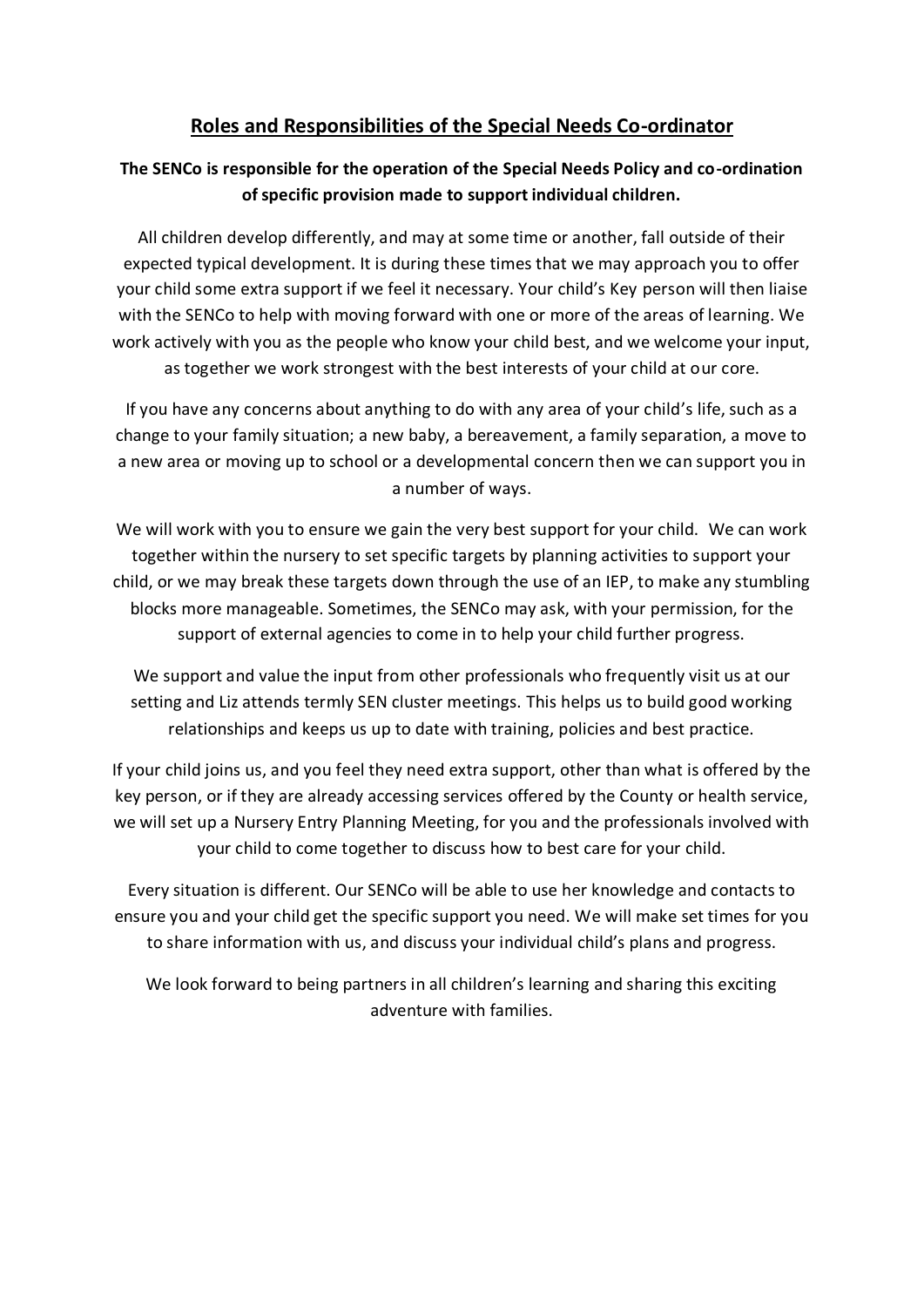# **There are many SEN terms that are abbreviated which can be confusing! Below is a glossary of commonly used SEN terms, relevant for you and us.**

| <b>SEN</b>    | <b>Special Educational Needs</b>                       |
|---------------|--------------------------------------------------------|
| <b>SENCo</b>  | Special Educational Needs Co-ordinator                 |
| <b>SEND</b>   | Special Educational Needs and Disability               |
| SaLT          | Speech and Language Therapy                            |
| <b>OT</b>     | <b>Occupational Therapist</b>                          |
| <b>EYA</b>    | <b>Early Years Advisor</b>                             |
| Area SENCo    | Special Educational Needs County Co-                   |
|               | ordinator & Advisor                                    |
| <b>EYFS</b>   | <b>Early Years Foundation Stage</b>                    |
| LEA           | <b>Local Education Authority</b>                       |
| <b>IEP</b>    | <b>Individual Education Plan</b>                       |
| EP            | <b>Educational Psychologist</b>                        |
| EAL           | English as an Additional Language                      |
| <b>CP</b>     | <b>Child Protection</b>                                |
| <b>COP</b>    | Code Of Practice                                       |
| <b>CAF</b>    | <b>Common Assessment Framework</b>                     |
| <b>MAISEY</b> | Multi Agency Identification and Support in             |
|               | <b>Early Years</b>                                     |
| <b>ASD</b>    | Autistic Spectrum Disorder                             |
| <b>BESD</b>   | <b>Behavioural Emotional &amp; Social Difficulties</b> |
| VI            | Visual Impairment                                      |
| HI            | Hearing Impairment                                     |
| LAC           | Looked After Child                                     |
| ADD/ADHD      | <b>Attention Deficit/Hyperactivity Disorder</b>        |
| <b>ECAT</b>   | Every Child A Talker                                   |
| <b>STC</b>    | <b>Somerset Total Communication</b>                    |
|               |                                                        |